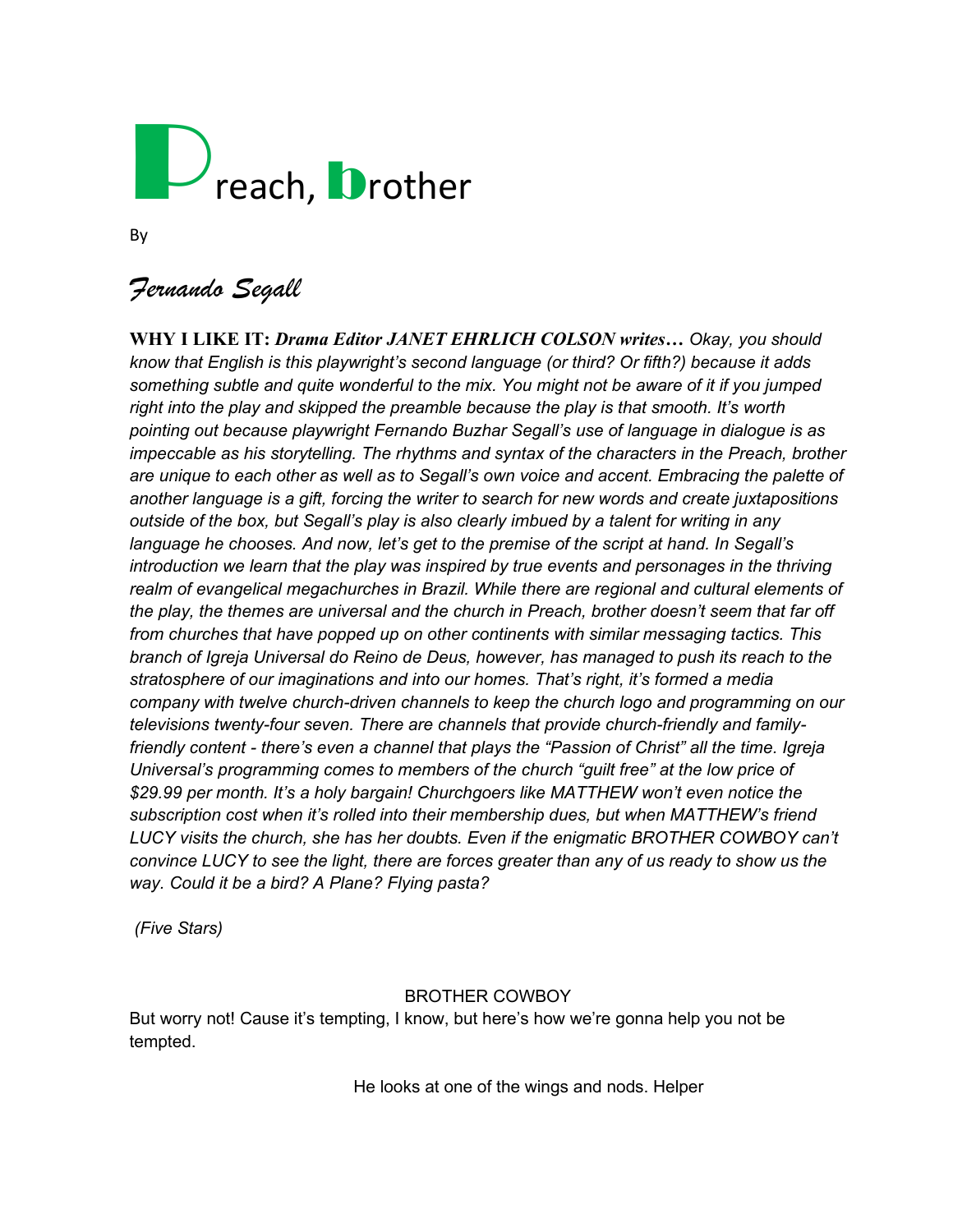comes in, rolling a TV stand with TV. The screen is turned on with "Igreja Universal's" logo.

#### BROTHER COWBOY

12 channels. That's it. That's all you need, I don't need more. Jesus didn't need more than 12! Do you? My friends, I'm proud to announce our church is now a TV provider, the only, holy tv provider. That's right!

> People applaud. Lucy looks at Matthew. He's applauding. Helper shows the 12 channels on the TV.

> > Preach, brother

 $\overline{\phantom{a}}$  , where  $\overline{\phantom{a}}$  , where  $\overline{\phantom{a}}$  , where  $\overline{\phantom{a}}$ 

An absurdist short play, that is in fact, very much so a realism short play in some things that might seem absurd but do indeed happen within the curious world of the Brazilian Evangelical community. Some of it is absurd though.

Matthew: 25, a casual goer of this church. Lucy's boyfriend

Lucy: 25, a non believer.

Brother Cowboy: The pastor at this church. Late 40s. He's dressed head to toes like a cowboy.

Helper: The pastor's assistant, early 30s.

Old Lady: late 60s, a member of the church.

Man: 40s, same.

A Devil: Satanish.

A God: Will get into that later.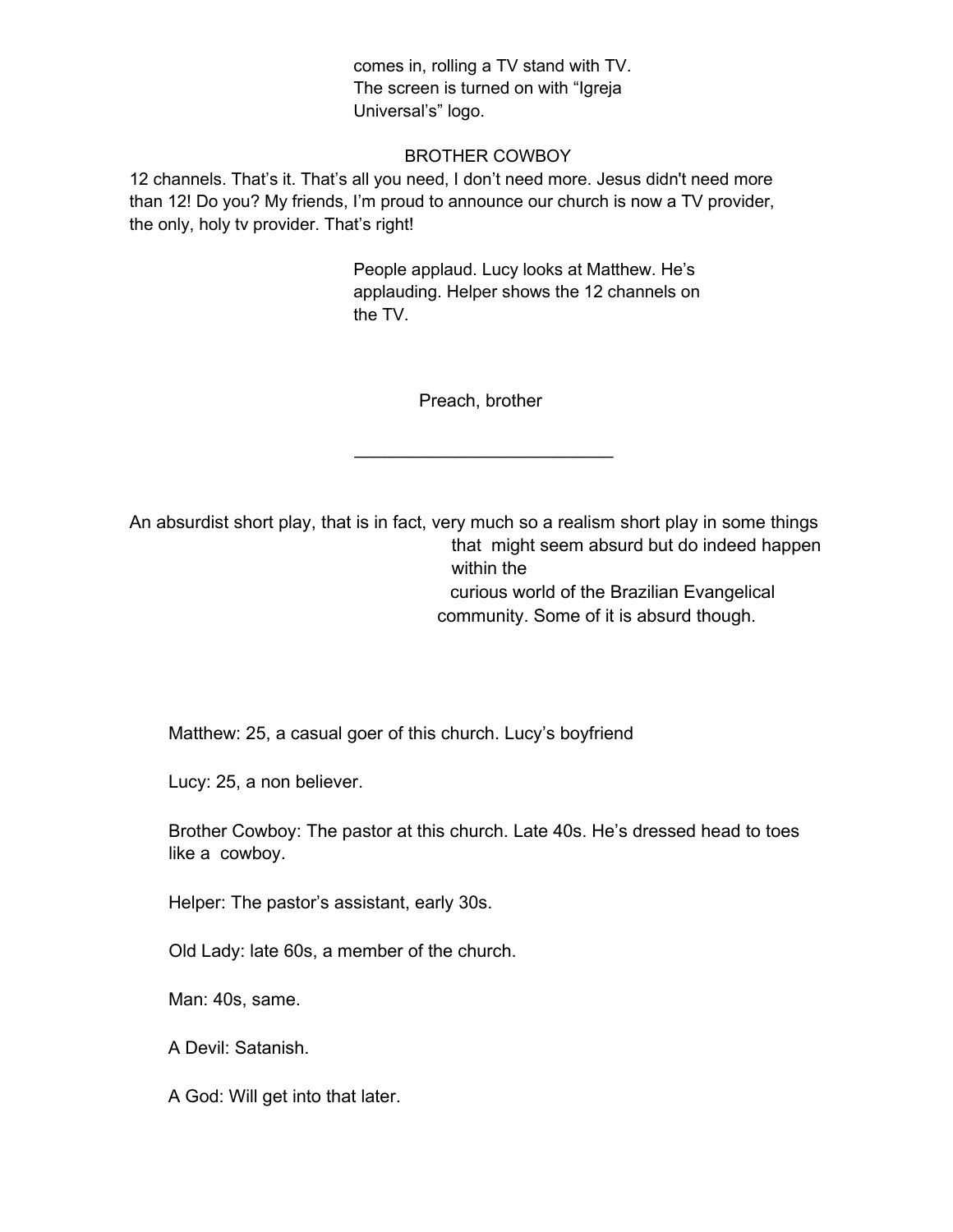Setting: A branch of Igreja Universal do Reino de Deus, a Brazilian megachurch franchise, that actually has a couple small branches in the US.

Note: Brazil has one of the largest evangelical populations in the world at 59 million. 4 out of the twenty richest men in Brazil are evangelical pastors, Including Edir Macedo, with a fortune of close to 3 billion dollars, and owner of the second largest TV network in Brazil. They even have their own political party, which very ironically is called, "Partido Republicano Brasileiro", yes that's right, "Brazilian Republican Party".

> A megachurch. The stage works as its stage. The audience works as its audience. There are actors in the audience. The stage is empty at first as we hear LUCY and MATTHEW chatting on the front row of the theatre.

#### MATTHEW

Thank you for doing this. I know you didn't wanna come.

#### **LUCY**

No, I did, I did...

#### MATTHEW

You always say "no"...

**LUCY** I was just... Procrastinating it. I know it's a big part of your life--

#### MATTHEW

I wouldn't say "big"...

**LUCY** It's a part, anyway, and I wanna be a part of.... Everything that... Is part of your life.

#### MATTHEW

Cute.

#### **LUCY**

Stop.

#### MATTHEW

Truly cute. I appreciate the effort.

**LUCY** 

No effort whatsoever.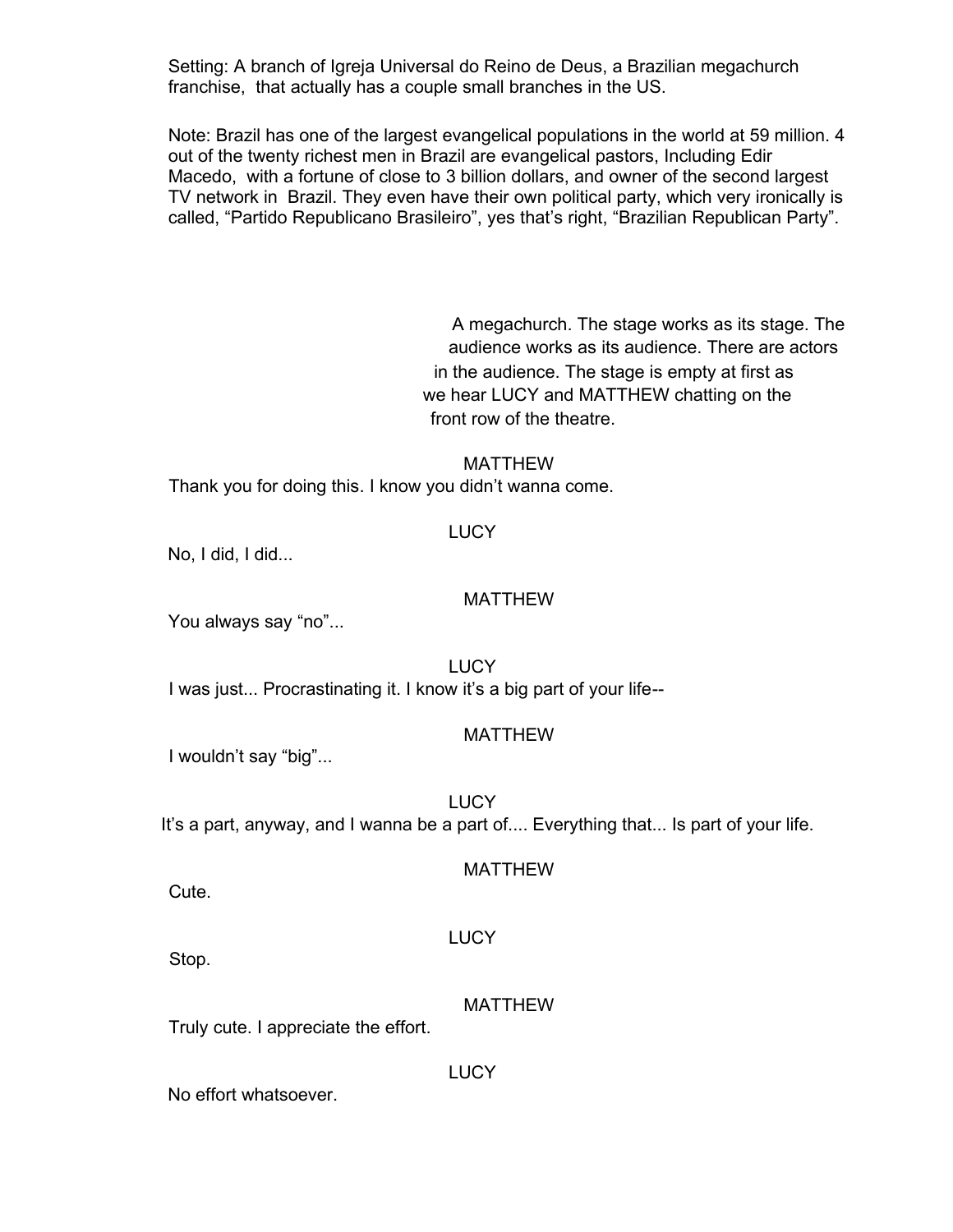## MATTHEW

It is, I know there's this, uh.. Stigma about it? People make fun of this, of my faith.

No...

## **LUCY**

## MATTHEW

You make fun of it all the time.

## **LUCY**

I do not.

## MATTHEW

Whenever someone asks you what's your religion, you say you pray for the "Flying Spaghetti Monster".

## **LUCY**

Pastafarianism is a real thing ok?

He looks at her.

**LUCY** 

It is... It's like a philosophy more than a religion I guess, it means something though...

## MATTHEW

I'm shaking my head at you.

## **LUCY**

It's not making fun of your faith specifically anyway, it's... Criticism to organized religion, any organized religion.

## MATTHEW

Let's stop talking about the Flying Spaghetti Monster.

## **LUCY**

You're the one who brought it up...

## MATTHEW

I did... And I truly appreciate you being here. Trying. People can thing whatever they wanna think, I just wish they'd actually try to understand it? At least once. See it for what it is and not as some... Youtube video making fun of us, making it seem like we are all crazy. And you're doing that. You're giving it a chance. And I do appreciate that.

## **LUCY**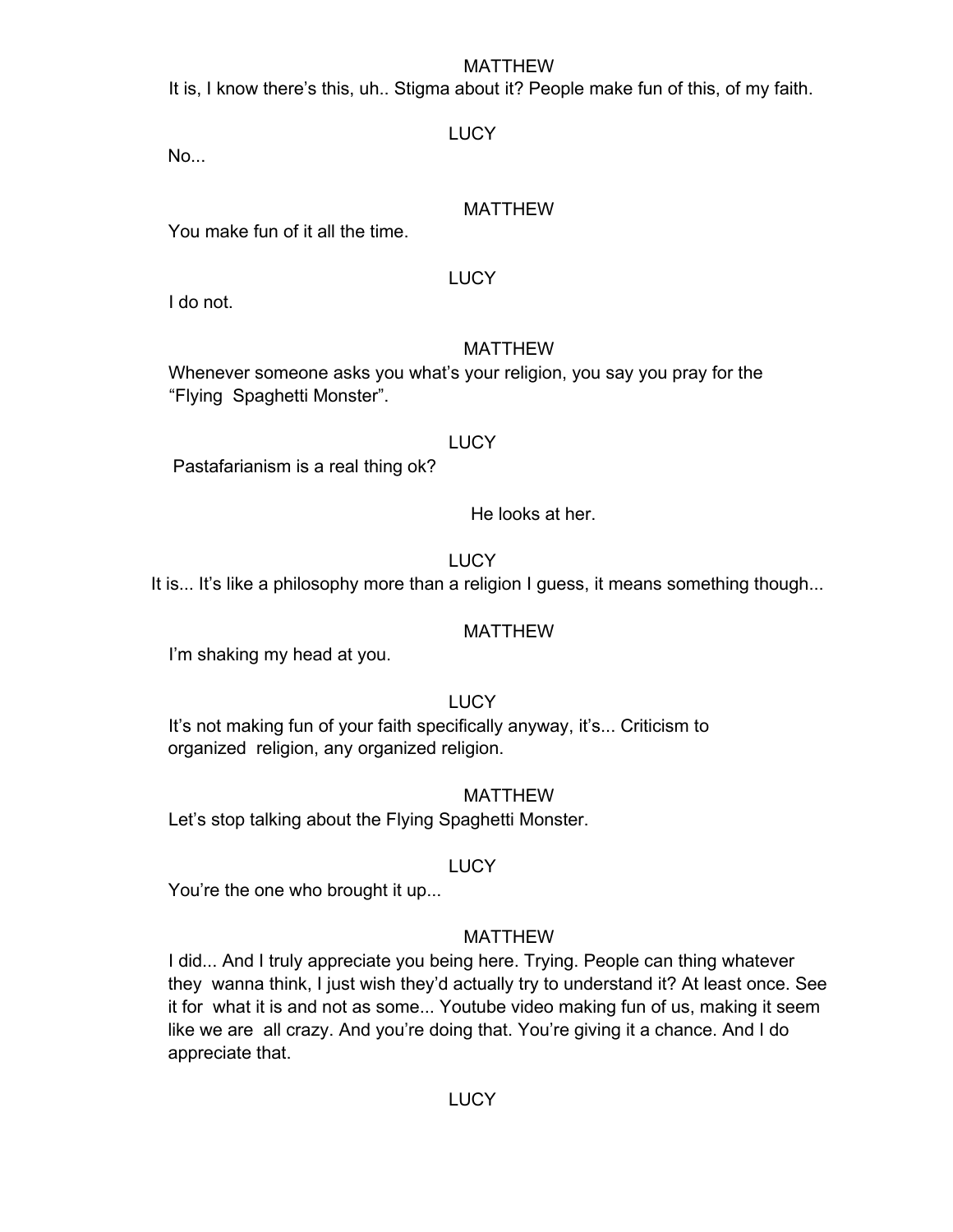It's no big deal. I'm excited. To find out more about this, more about you. I'm sure it's gonna be--

> "Stairway to Heaven" begins, solely played by an electric guitar.

## MATTHEW

Oh! It's about to start.

It's a shortened version of the song, and after about a minute, it goes straight into the guitar's solo. HELPER appears on the stage, playing the guitar. People in the audience, including Matthew, go wild.

#### **LUCY**

I gotta say, this is pretty dope.

There are some scattered pyrotechnics. Finally: ziplining from the balcony onto the stage: BROTHER COWBOY. He arrives. For a moment he struggles to free himself from the zipline, but plays it cool. He runs around the stage, arms raised like "Rocky", screaming unintelligible things, high fiving the audience, as they go crazy for him. This lasts a few moments.

Helper finishes the solo and stops playing. Brother cowboy collapses centerstage after all his running. He lies on the floor, breathing heavily as people applaud. After a moment, he sits up and looks at the audience.

BROTHER COWBOY

Now that was something, huh? Wasn't that something?!

People applaud. He gets up.

## BROTHER COWBOY

I am so, so happy you're all here today with me, so happy! Because it's by coming here, all of us together, that we climb that stairway to heaven, one step at a time, towards Jesus!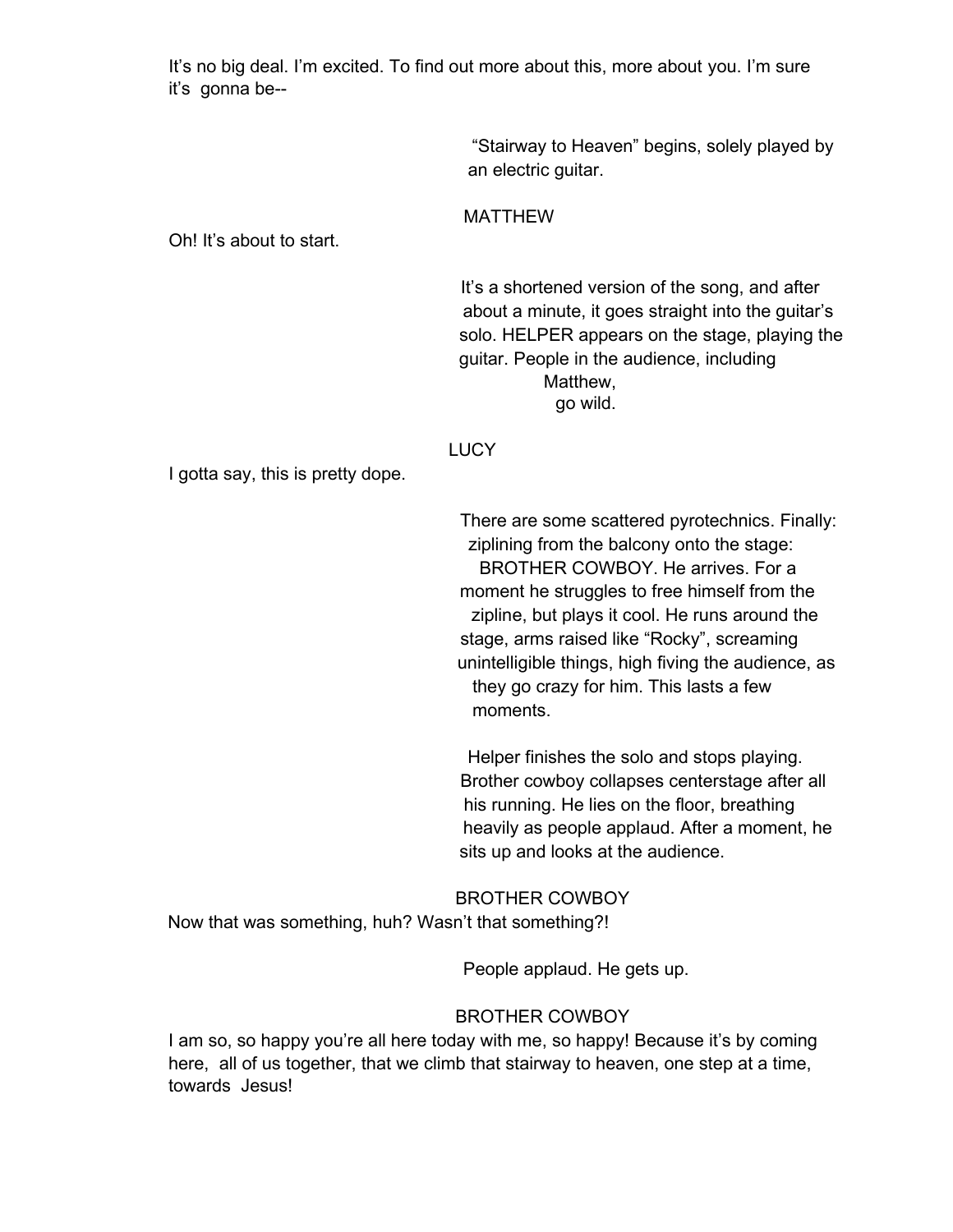People applaud, Lucy does too, trying to get into it.

But of course, not all of us, good men and women, are actually able to come here. Oh yeas, sir, we are indeed privileged to be able to gather here like this, but make no mistake! All our brothers and our sisters... The hundreds, the thousands, the millions watching at home! They are all climbing these stairs with us hand in hand, yes they are. Every time you turn on that tv and see this beautiful temple of Christ, it's one more step right there. And I know it's tempting to not tune in, I know.

People in the audience make agreeing noises. 500 different TV channels. A dozen different steaming services that pile up in your credit card bill. So much content, but what is in there? Billions of different kinds if content and how many of them are actually decent? How many are about what's good, what's kind, what's right! And how many just make you fall back on those stairs?! Stray you away from God, pull you down and back! How many of these shows, are just each and every capital sin shaped up and formatted for your entertainment?!

## Audience agrees.

All these violent movies that are nothing but wrath. Filled with plastic "beautiful", sinful, Hollywood people that are there just to cause lust. You watch sports and it's all about that pride, about my team, my guys being better than yours! And reality shows, don't get me started on them... So many cooking shows, so many. Hey brothers, sisters. Have you heard about that little thing called gluttony? And that's not even the worst of it... All these "keeping ups", all these "shores", and these "real housewives"... They want you to see... See their mansions, see their sinful lifestyles, and feel it, feel envy! And all the while they want you to binge. To watch and watch and watch, nonstop. They want you, my friends, to sloth, how dare they? How ill intentioned can these people be!

He stops, the audience applauds, agrees.

## LUCY

He's got a point, but he forgot greed.

## BROTHER COWBOY

But worry not! Cause it's tempting, I know, but here's how we're gonna help you not be tempted.

> He looks at one of the wings and nods. Helper comes in, rolling a TV stand with TV.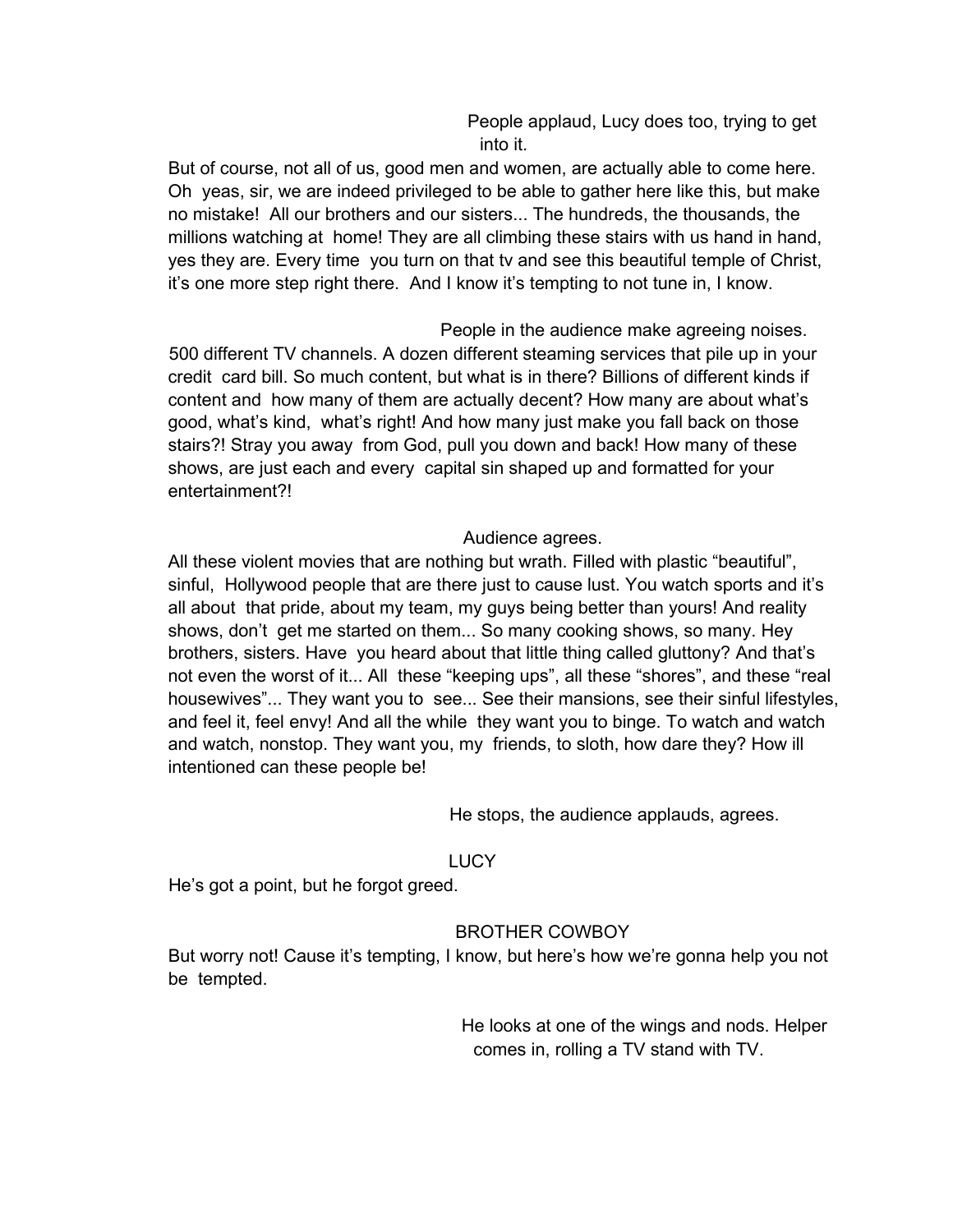The screen is turned on with "Igreja Universal's" logo.

## BROTHER COWBOY

12 channels. That's it. That's all you need, I don't need more. Jesus didn't need more than 12! Do you? My friends, I'm proud to announce our church is now a TV provider, the only, holy tv provider. That's right!

> People applaud. Lucy looks at Matthew. He's applauding. Helper shows the 12 channels on the TV.

## BROTHER COWBOY

Gone are the days of not knowing what to watch, without having to watch sinful, vile content! You got three channels just with televised services and prayers, and a channel where we answer your questions live, so that you can be close to god whenever you want, however you want! We got four channels with original, made by us, tv shows and movies! So that you can watch it without feeling guilty, knowing that these shows help you climb the stairs! Two channels for your kids, to help them learn, about Christ, about being good! One channel that we're still working on, but will be premiering by the end of the year with great content! And one channel with the "Passion of Christ" running on repeat, cause that's the one time Hollywood got it right, and it's always a good time to watch it!

People applaud and scream.

## **LUCY**

Is this... Is this serious?

## BROTHER COWBOY

And the best part? 29.99 a month. We'll come to your house, we'll install it, no extra fees! Cheaper than any other TV provider in this country, if you find a lower price we'll beat it!

#### LUCY

Come on, this is a little weird.

## MATTHEW

Look, me and you aren't the target audience here. I guarantee you that there are people... Older people specially, who'd enjoy it. It's simpler. Made for them.

## **LUCY**

**Sure...**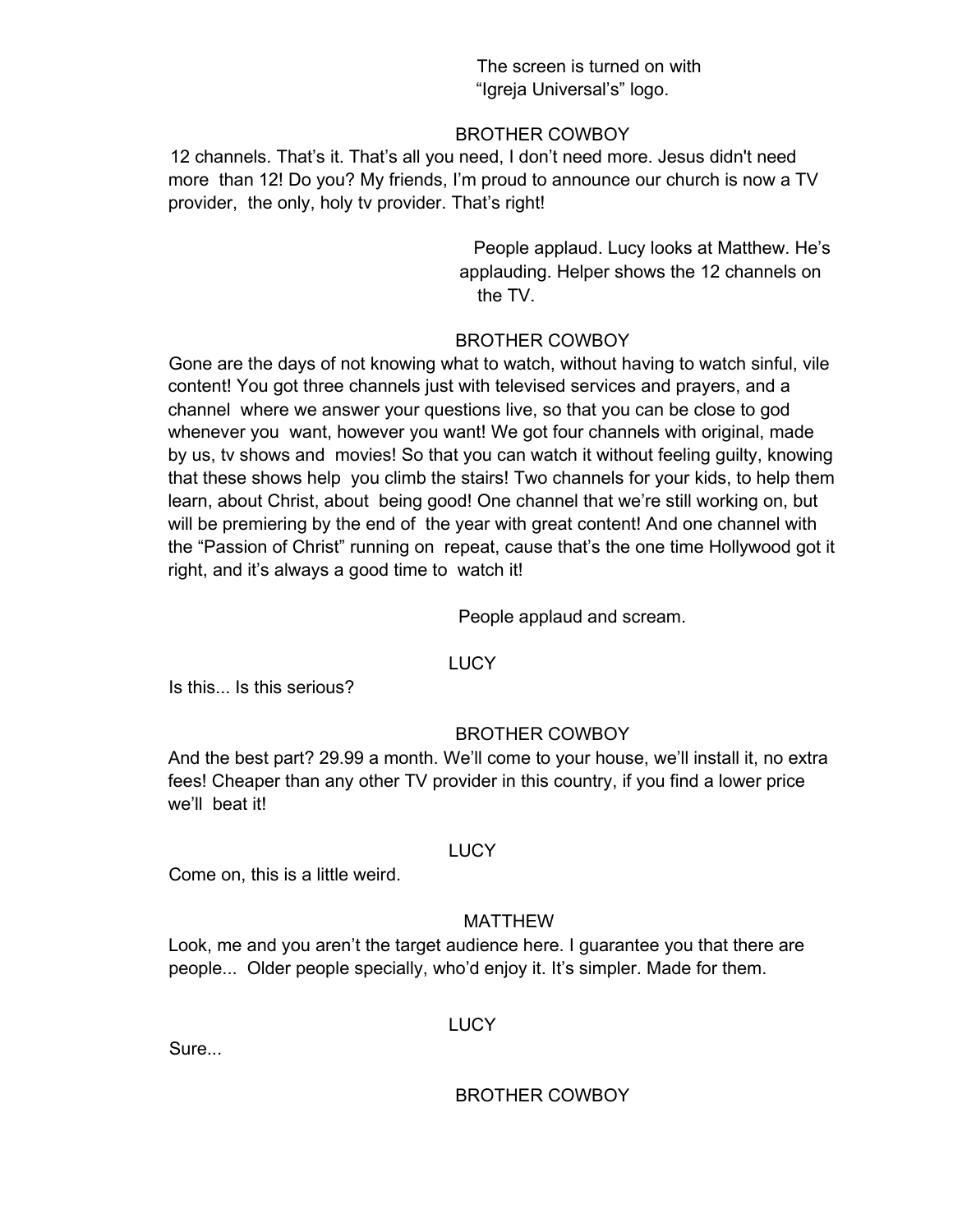And if you already have a membership with us, you don't even need to make an account, or sign any contract! The 29.99 will just be added to your donations and be directly deposited to the church with none of that paperwork and long phone calls.

#### **LUCY**

Membership?

## BROTHER COWBOY

If this sounds interesting to you, all you gotta do is find one of my helpers at the end of the service, say you would like our TV provider, let them take a peep at your membership card and that's it! This week we'll have it installed, no headaches included!

> People applaud, Brother Cowboy takes the TV away with helper. People aplaud

#### LUCY

This... Doesn't seem legal.

## MATTHEW

Stop, of course it is. A membership is... People like donating right? But so they don't have to go to the hassle of going through the... Process of donation every week... With a membership you just automatically give however much you want to give every week. Straight from your bank account to the church and... Depending of how much you give, you get some extra perks... Like T-shirts. They show you on TV during the Services... Better seats.

## **LUCY**

## (accusatorily)

These are front row seats.

## MATTHEWS

Uh, yes. But it's not about that. You donate cause you want to. Cause it's right.

#### LUCY

This all seems pretty--

## BROTHER COWBOY

(walking back on stage)

Friends! I think I've talked a lot already, I think it's time for me to be quiet, huh? It's time to hear you!

Helper comes in.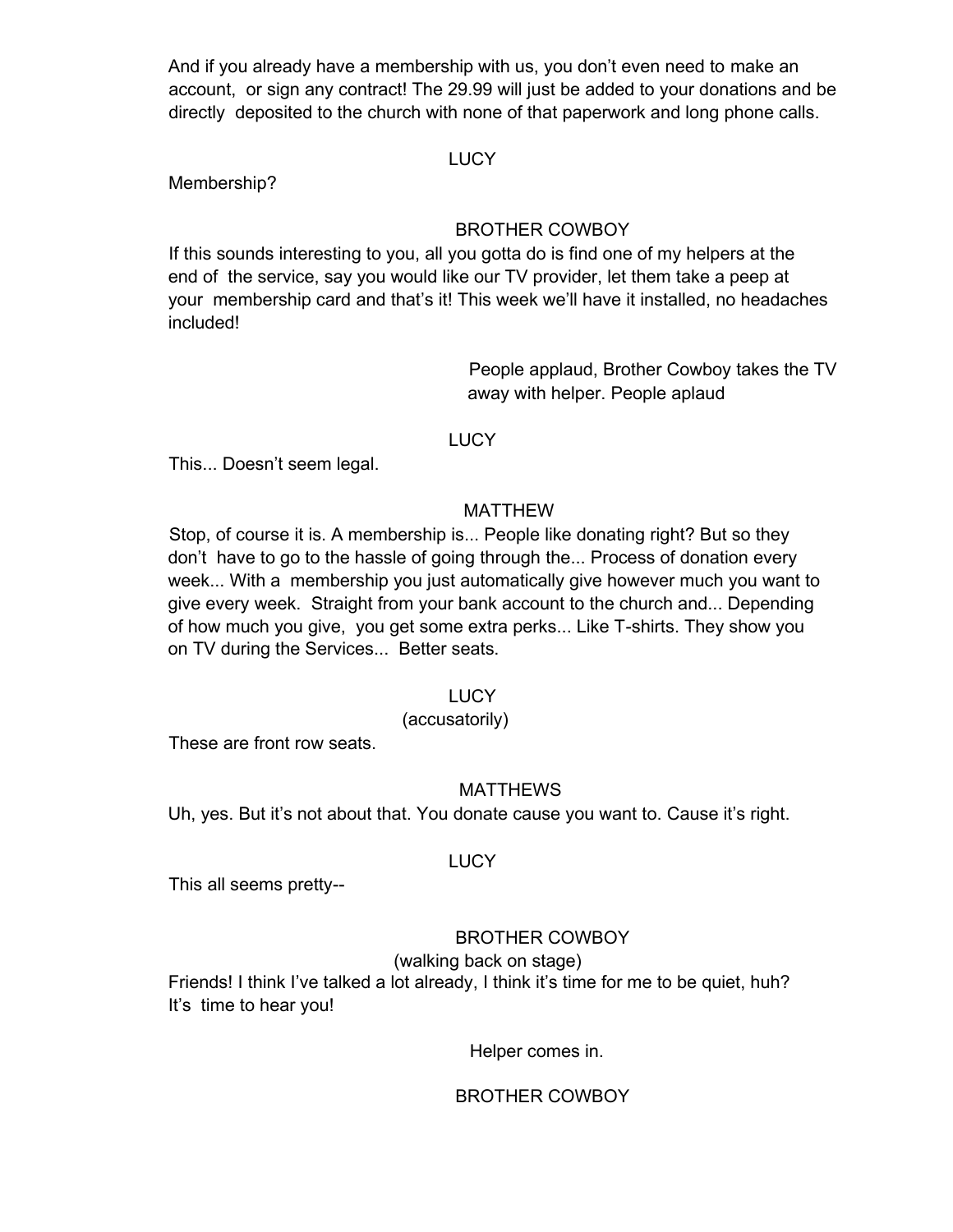You know, my right hand here, he wasn't always this good man you see in front of you.

| No, I was not.                                                                                                                             | <b>HELPER</b>         |  |
|--------------------------------------------------------------------------------------------------------------------------------------------|-----------------------|--|
| Why brother?                                                                                                                               | <b>BROTHER COWBOY</b> |  |
| I was an addict.                                                                                                                           | <b>HELPER</b>         |  |
| Did you do drugs?                                                                                                                          | <b>BROTHER COWBOY</b> |  |
| Yes.                                                                                                                                       | <b>HELPERS</b>        |  |
| Which drugs?                                                                                                                               | <b>BROTHER COWBOY</b> |  |
| All of them.                                                                                                                               | <b>HELPER</b>         |  |
| Christ almighty.                                                                                                                           | <b>BROTHER COWBOY</b> |  |
| <b>HELPER</b><br>I had to sell my mom's things Her microwave. To pay for my addiction. At my worst<br>I was stealing. Robbing at gunpoint. |                       |  |
| And what happened?                                                                                                                         | <b>BROTHER COWBOY</b> |  |
| I found you. And you helped me find the Lord.                                                                                              | <b>HELPER</b>         |  |
| I get emotional whenever you say that.                                                                                                     | <b>BROTHER COWBOY</b> |  |

HELPER It's true. Jesus saved me. I'm clean now. I'm a brand new

person. BROTHER

**COWBOY**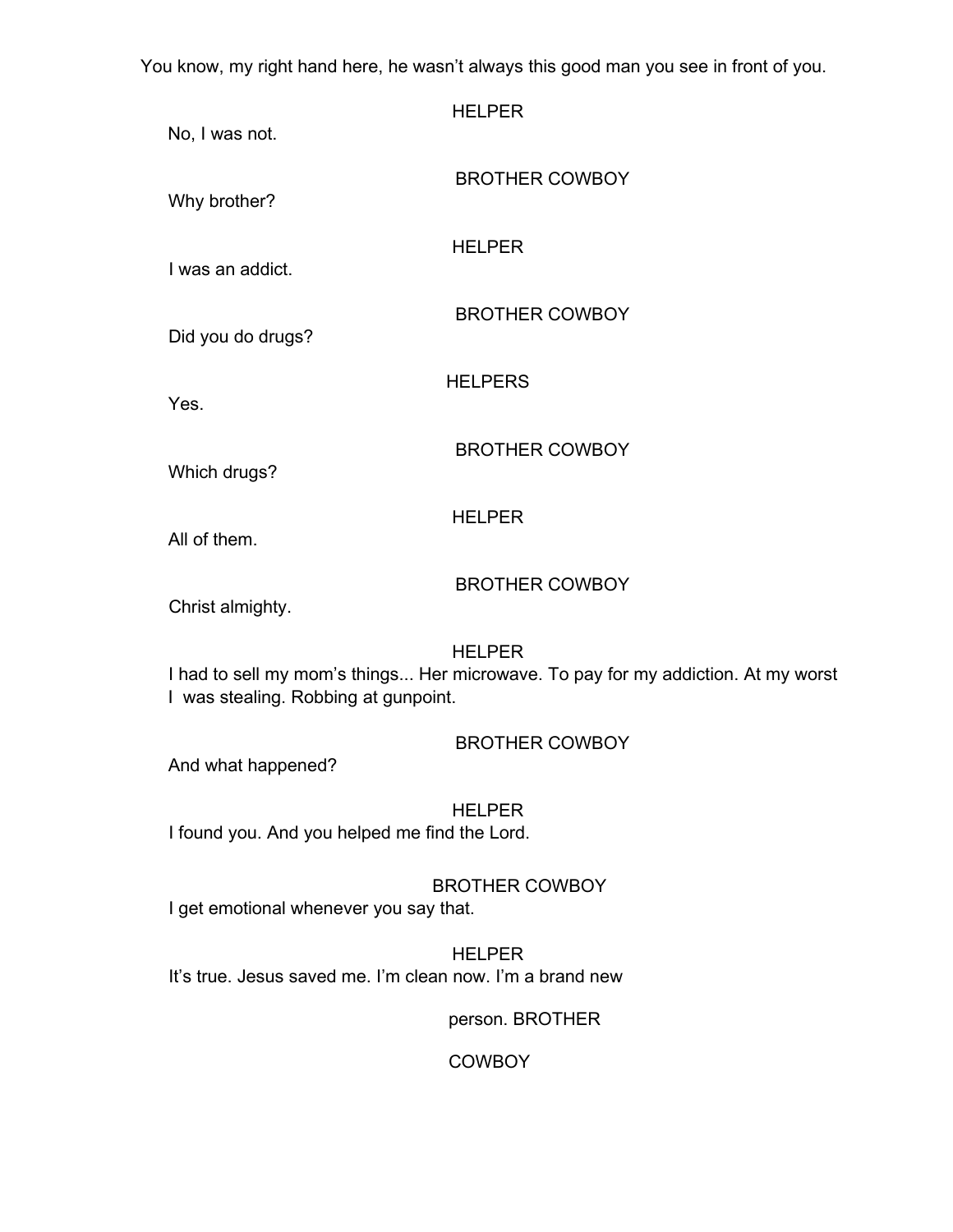You are the person Jesus always wanted you to be. But the devil tried to drift you away

## HELPER

He did.

## BROTHER COWBOY

#### (to the audience)

Is the devil trying to drift anyone here away? CAUSE I WONT LET HIM, I WONT! Raise your hands, raise your hands if you are wrestling with the Devil right now!

> Multiple people in the audience raise their hands.

## MATTHEW

You're gonna like this part.

## **LUCY**

Will 1?

Brother Cowboy picks two people to come on stage: MAN and OLD LADY. He approaches the Man. The playwright would like to reiterate that the following is almost verbatim of real footage from very popular Televangelist shows in Brazil.

## BROTHER COWBOY

Have you been wrestling with the Devil, brother?

#### MAN

That's right.

BROTHER COWBOY

What ails you?

## MAN

Crack. I'm addicted to crack.

BROTHER COWBOY Jesus our savior. How long have you been addicted?

## MAN

Twenty years. I just have no control.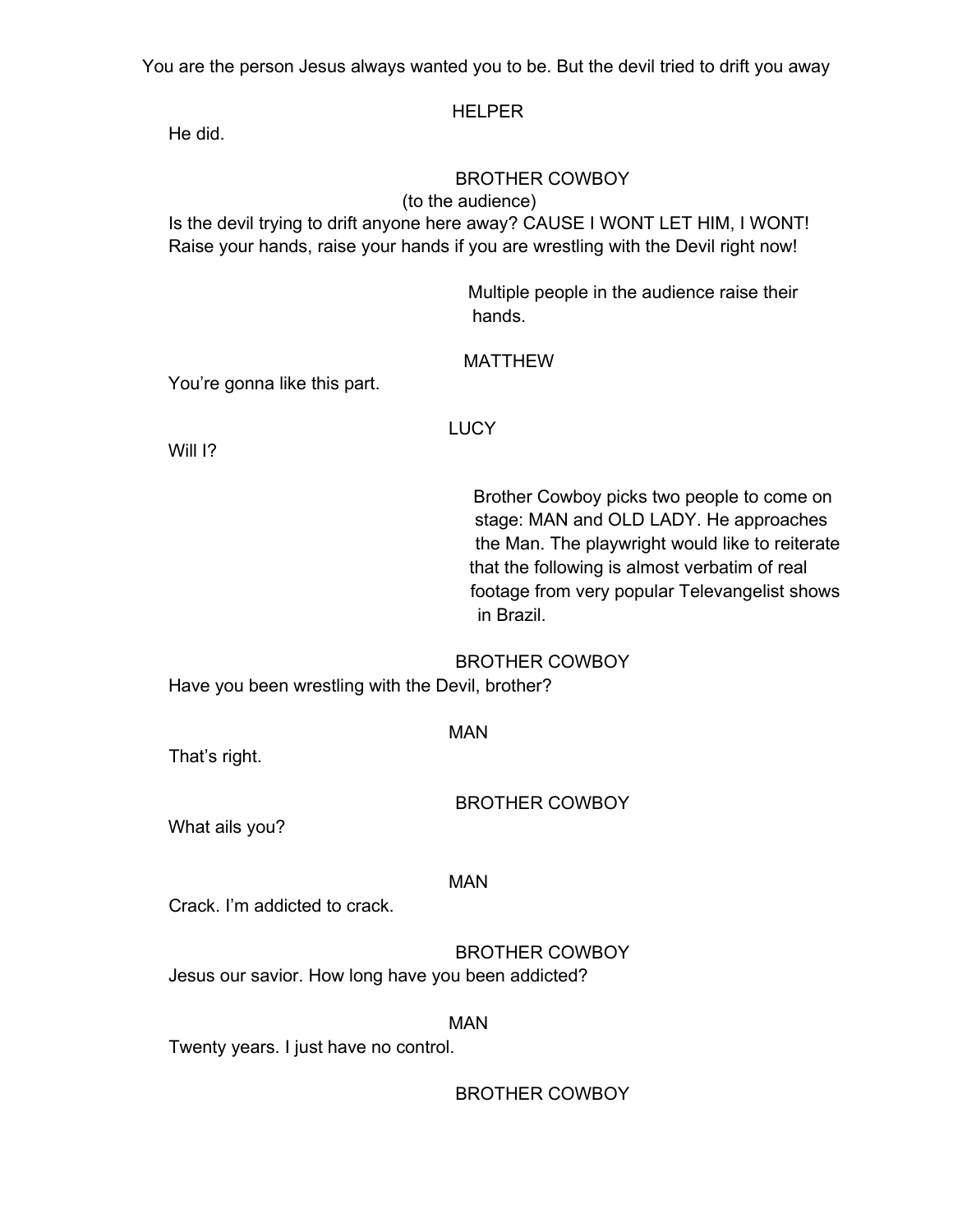20 years?!

## MAN

Nonstop. It's always on my mind.

## BROTHER COWBOY

What happens? What happens when you're near crack?

## MAN

I... Turn into the devil himself. I can't control it. I'm violent, I do terrible things.

## BROTHER COWBOY

So if I had crack here right now?

MAN

I'd take it from you. I'd hurt you if I had too. Then I would use it... Smoke it.

## BROTHER COWBOY

Christ have mercy.

(to the audience)

Powerless. He's powerless against Satan and against crack, for twenty years... But God, Jesus! They are the truly powerful! Aren't they?! Jesus can beat any devil, any addiction!

Do you believe that?

## MAN

(to him)

I do.

## BROTHER COWBOY

Do you believe the power of Christ can end your addiction! Can take the devil away from you forever?! Erase the crack from your mind, erase it from your body and memory?

Yes!

## BROTHER COWBOY

WELCOME JESUS! DO IT NOW! LET HIM CLEAN YOUR BODY AND YOUR MIND! WELCOME HIM INTO YOU AND LET HIM FIGHT THE ADDICTION! DO YOU LET HIM IN?!

MAN

MAN

YES!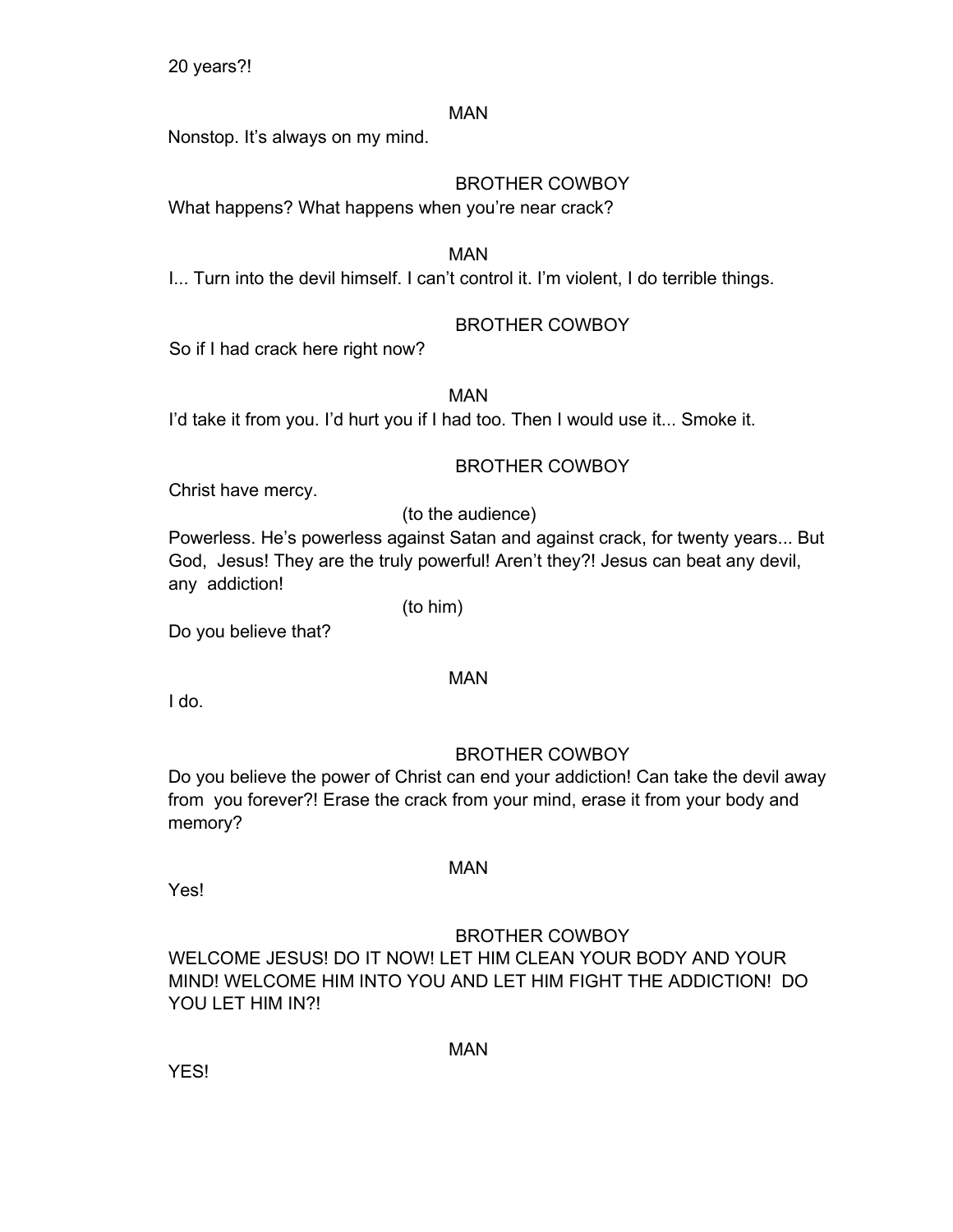| I DO, I DO!                                 | <b>MAN</b>                                                                                                     |
|---------------------------------------------|----------------------------------------------------------------------------------------------------------------|
|                                             | He holds his head between his hands. Shakes<br>him violently.                                                  |
| <b>ACCEPT HIM!</b>                          | <b>BROTHER COWBOY</b>                                                                                          |
|                                             | Brother Cowboy shouts and screams random<br>words incoherently. He shakes the man with all<br>his might.       |
| What the                                    | <b>LUCY</b>                                                                                                    |
| Just watch!                                 | <b>MATTHEW</b>                                                                                                 |
|                                             | He releases the man, who falls on the floor<br>weeping. Beat. Helper exist the stage. The man<br>stops crying. |
| Brother?                                    | <b>BROTHER COWBOY</b>                                                                                          |
| Yes?                                        | <b>MAN</b>                                                                                                     |
| Are you an addict?                          | <b>BROTHER COWBOY</b>                                                                                          |
| Me? No, never.                              | <b>MAN</b>                                                                                                     |
| Never? You've never Lets say, smoked crack? | <b>BROTHER COWBOY</b>                                                                                          |
| What, no. Not once.                         | <b>MAN</b>                                                                                                     |
|                                             | <b>BROTHER COWBOY</b><br>(to the audience)                                                                     |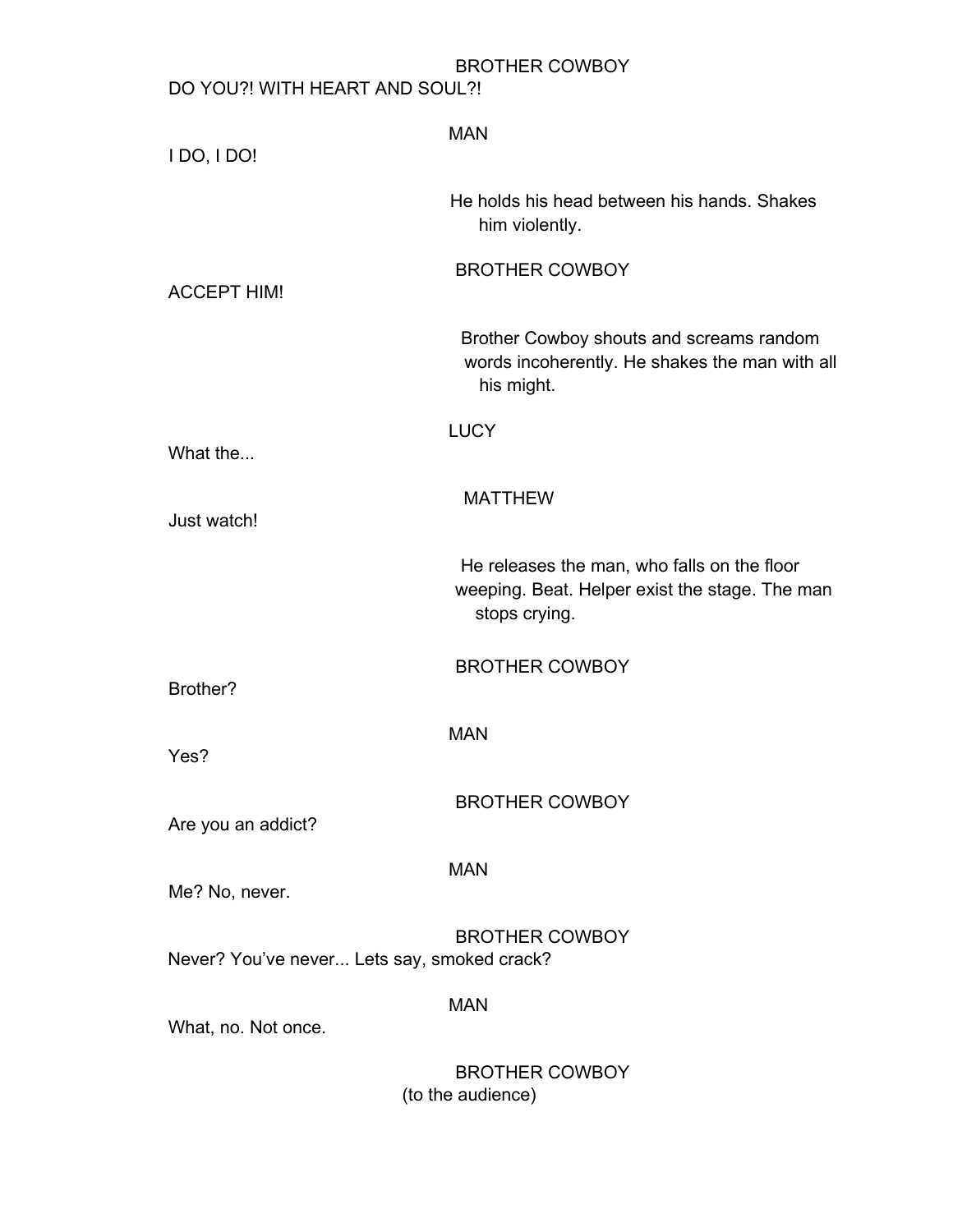Are you witnessing this brothers and sisters? (to the man) You just told me you were addicted. MAN I... Don't remember that. BROTHER COWBOY Just now? You don't remember any of it? MAN No. BROTHER COWBOY You told us you were addicted for years! MAN Yes, 20 years. Beat. BROTHER COWBOY But you don't remember it.

Beat.

No.

BROTHER COWBOY Okay. And brother. Do you think, if you had a chance you would want crack?

MAN

MAN

No...

BROTHER COWBOY If I had crack for you. Right now. Would you want it?

MAN I couldn't be near it. It'd make me sick.

BROTHER COWBOY Would it now? Cause we do have crack here. Bring in the crack!

**LUCY**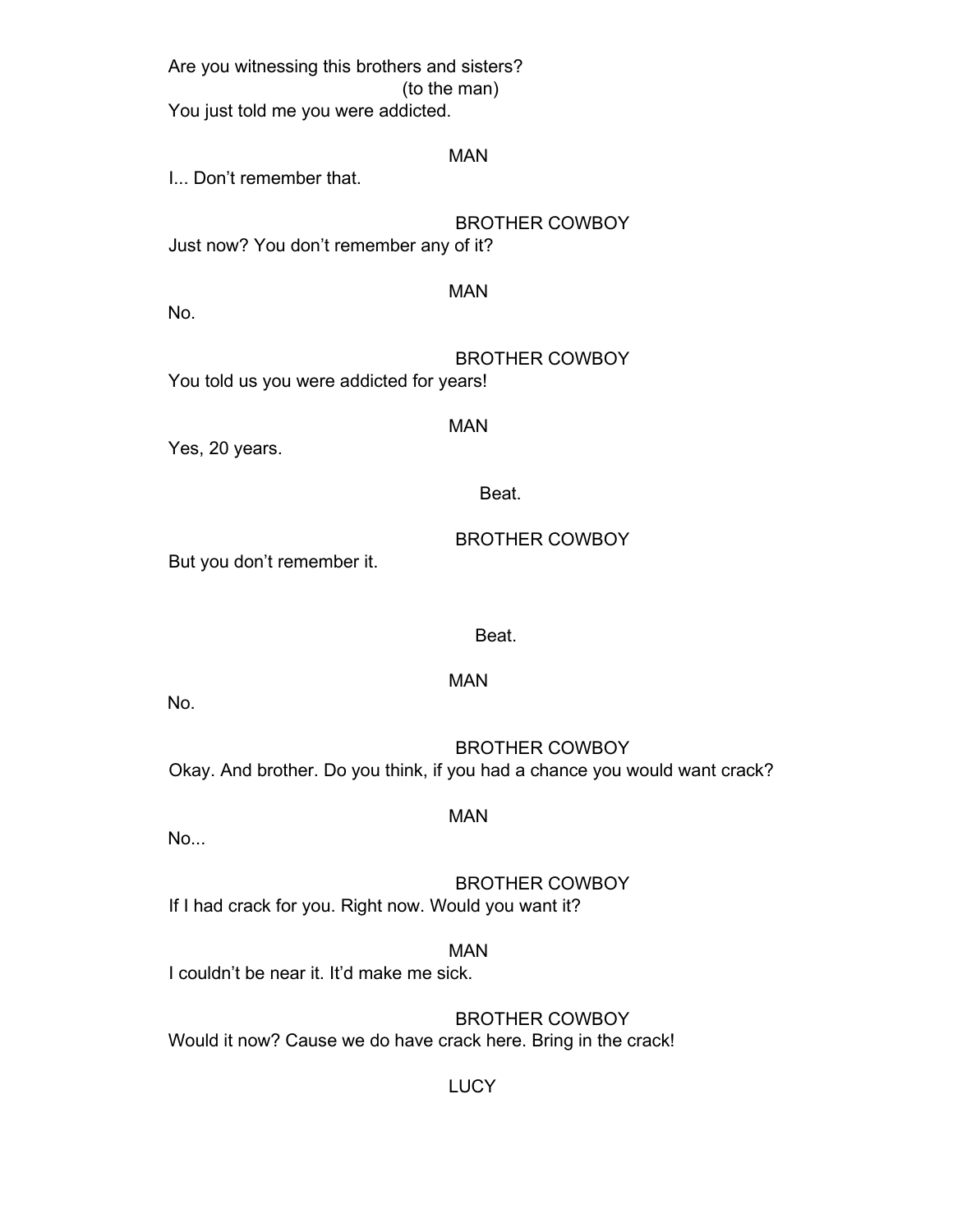| Uh What is happening?                                                                |                                                                                                                                         |
|--------------------------------------------------------------------------------------|-----------------------------------------------------------------------------------------------------------------------------------------|
|                                                                                      | Helper walks in carying a little pouch.                                                                                                 |
| Is that crack?                                                                       | <b>BROTHER COWBOY</b>                                                                                                                   |
| Yes.                                                                                 | <b>HELPER</b>                                                                                                                           |
|                                                                                      | Brother cowboy grabs the pouch, takes out a<br>small rock from it and shows the audience.                                               |
| There it is folks. The devil himself.                                                | <b>BROTHER COWBOY</b>                                                                                                                   |
| I don't want it.                                                                     | <b>MAN</b>                                                                                                                              |
| I thought you did                                                                    | <b>BROTHER COWBOY</b>                                                                                                                   |
|                                                                                      | Approaches him, puts the crack near his face.                                                                                           |
| No I'm gonna throw up.                                                               | <b>MAN</b>                                                                                                                              |
| Smell it.                                                                            | <b>BROTHER COWBOY</b>                                                                                                                   |
|                                                                                      | He pushes it onto his nose, Man gasps.<br>Motions like he is going to throw up. Covers his<br>mouth with his hands and flees the stage. |
| <b>BROTHER COWBOY</b><br>DO YOU BELIEVE IN THE POWER OF JESUS, BROTHERS AND SISTERS! |                                                                                                                                         |
|                                                                                      | People in the audience go crazy with cheer.<br>Brother Cowboy takes it in, pumping up the<br>crowd.                                     |
| I'm sorry, I think need to leave.                                                    | <b>LUCY</b>                                                                                                                             |

MATTHEW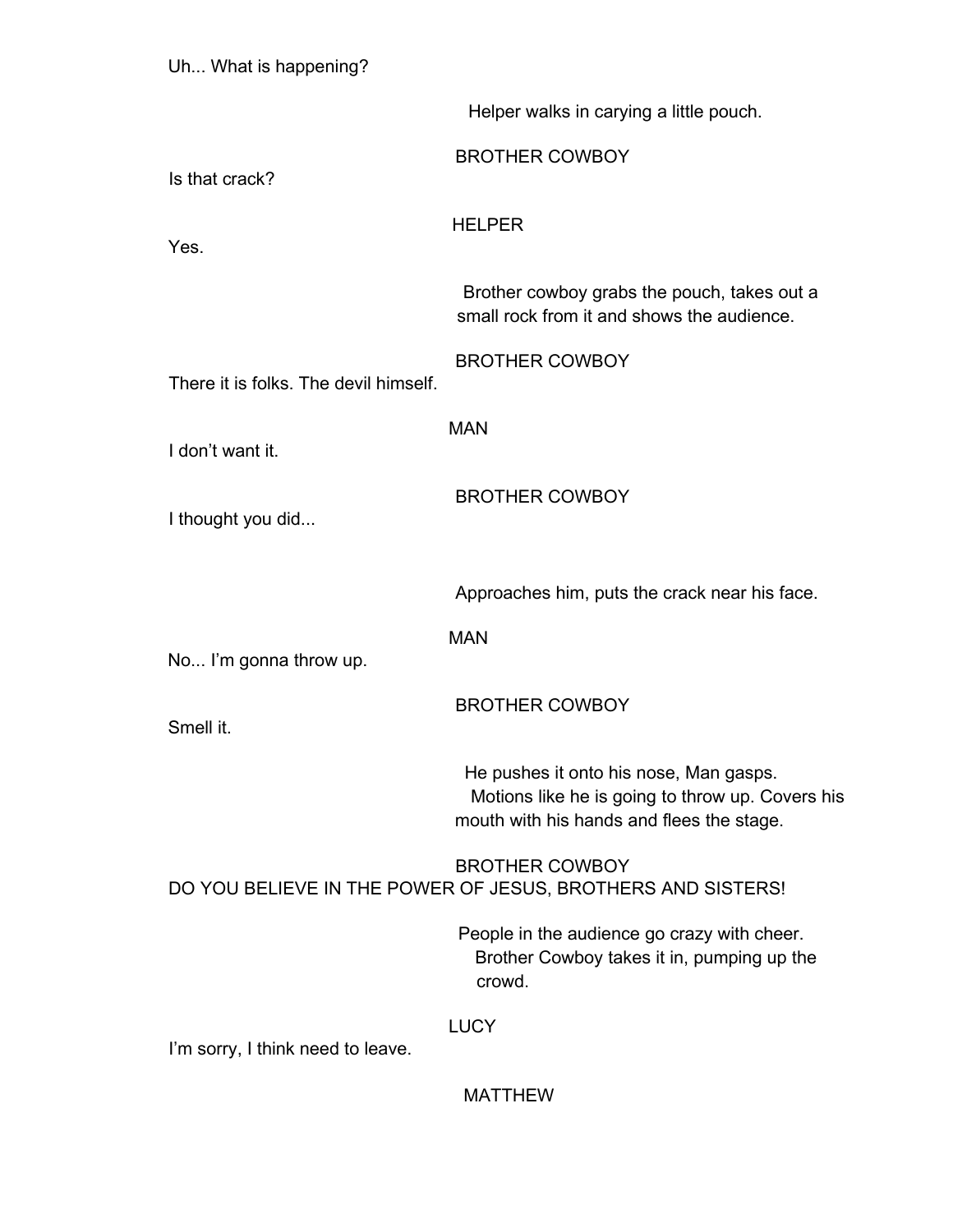You can't leave in the middle of service....

|                                                           | <b>LUCY</b>                                                    |
|-----------------------------------------------------------|----------------------------------------------------------------|
| This doesn't feel right.                                  |                                                                |
|                                                           | <b>MATTHEW</b>                                                 |
| You promised you wouldn't judge it                        |                                                                |
|                                                           | <b>LUCY</b>                                                    |
| I can't keep that promise anymore.                        |                                                                |
| Just Wait, okay? There's a break soon, then you can leave | <b>MATTHEW</b>                                                 |
|                                                           | Brother Cowboy approaches the Old Lady.                        |
| And how are you my sister?                                | <b>BROTHER COWBOY</b>                                          |
| Not well, not well at all.                                | <b>OLD LADY</b>                                                |
|                                                           | <b>LUCY</b>                                                    |
| Oh boy                                                    |                                                                |
| And why's that?                                           | <b>BROTHER COWBOY</b>                                          |
| I can't shit, pastor.                                     | <b>OLD LADY</b>                                                |
|                                                           | Audience giggles, Lucy is unsure if this is<br>serious or not. |
| That's uh, very colorful language there, sister.          | <b>BROTHER COWBOY</b><br>(containing laughter)                 |

OLD LADY It's the only way to describe it. The devil is in my belly. For years now. I can't shit.

BROTHER COWBOY

That does sound terrible.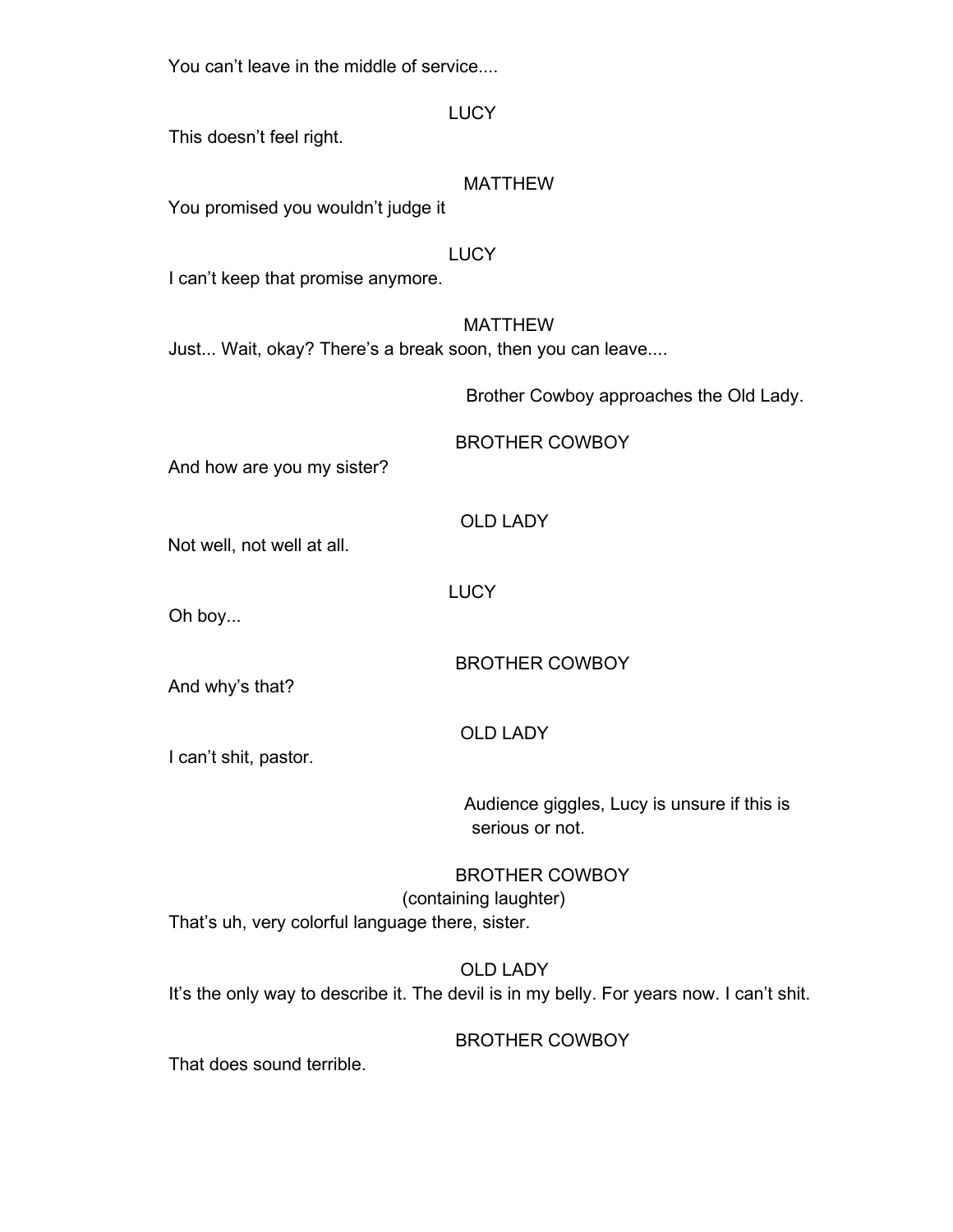#### OLD LADY

Sometimes I go through 20 days without shitting.

#### BROTHER COWBOY

God almighty.

## OLD LADY

I know envy is a sin, but I do envy, pastor. I envy people that can just sit on a toilet and shit, cause I just sit there and watch hours go by. The devil won't let me be free.

#### **LUCY**

This is has to be some kind of bit. It's a sketch right? Right?

#### BROTHER COWBOY

(to the audience) Do you hear that? THE DASTARD DEVIL WON'T LET HER BE FREE!

#### LUCY

No way.

#### BROTHER COWBOY

Because the devil is a strategist, see? Not all of his curses and deeds are large. Some are small, precise! Like not letting this poor woman use the bathroom properly for years!

## OLD LADY

I can't take it anymore.

#### BROTHER COWBOY

You don't have to! Cause I won't let it stay this way! Jesus won't allow it! Do you believe that?!

#### OLD LADY

I do!

Brother Cowboy places his hands on her stomach and starts screaming random incoherent words again. Lucy is horrified. She's had enough and stands up. Matthew tries to stop her, but she starts to leave. Helper notices it, points at her. Brother cowboy stops, released the old lady, who falls on her knees. He sees Lucy.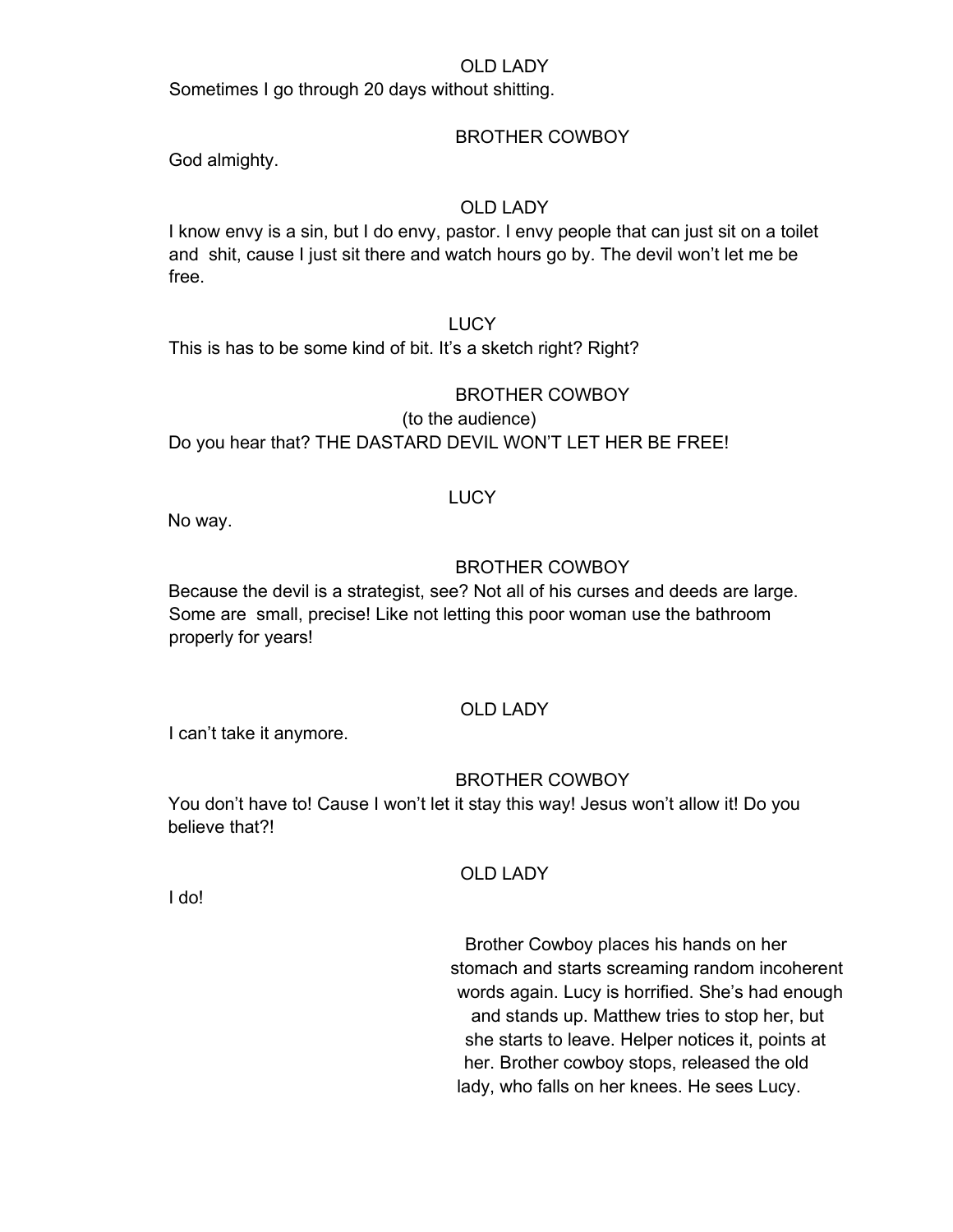## BROTHER COWBOY

It seems like someone is leaving earlier, brothers and sisters!

## **LUCY**

(stops)

Oh no...

## BROTHER COWBOY

What is it? Is the power of God too much for you to witness.

## **LUCY**

No...

## BROTHER COWBOY Speak up! Can't you stand to see the glory of our lord?!

## LUCY

I just...

## BROTHER COWBOY SPEAK UP. GET ON THIS STAGE AND SPEAK UP!

**LUCY** 

(going onto the stage)

Just think this is silly! This is all really silly, I don't understand it, it makes me angry!

## BROTHER COWBOY

That anger is the Devil's tool!

## **LUCY**

Stop blaming everything on the Devil! He's not making people addicted, and I'm pretty sure that dude had never smoked crack... And I do hope that was not really crack. And if there was a Devil, an actual Devil... Why, oh why the literal hell, would he spend his time, stopping old ladies from using the restroom!

> Smoke starts spawning onstage, Lucy doesn't notice it, shouting at the audience. Helper and Brother Cowboy seem weirded out.

Doesn't he have better things to do with his time?! What kind of a ridiculous Devil would that be?!

> The smoke has grown darker, taken over centerstage. Brother Cowboy steps away and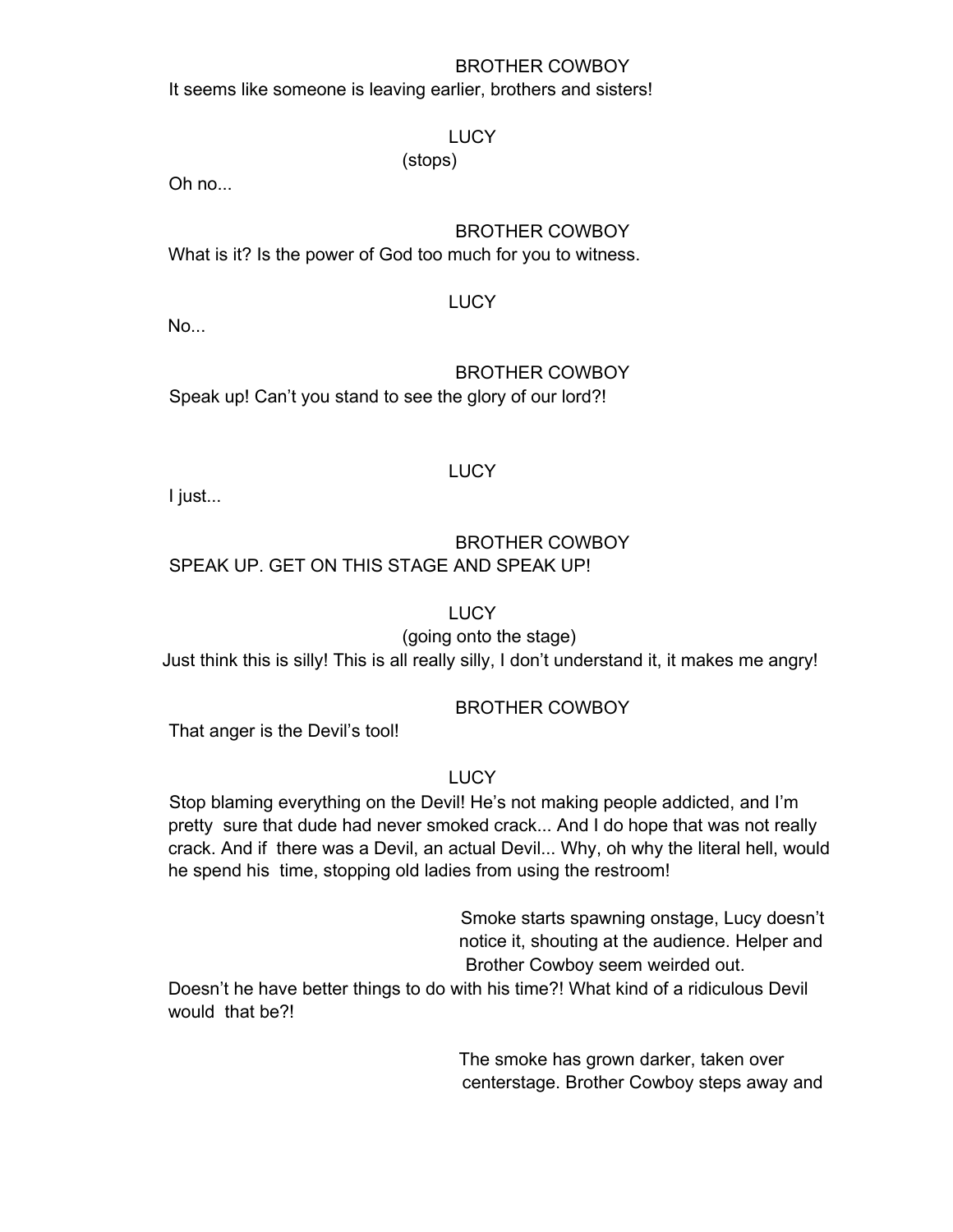signs the cross. Lucy still doesn't notice it. Not evil, just like, an asshole. Why would that be something that you fear? A devil that you can beat with a laxative?! This is just too silly and, frankly, dumb! And--

> Suddenly, from the smoke: All red, with big horns, claws and hooves... A Devil emerges. The playwright would like to reiterate that this part is no longer verbatim of situations that happened at televangelist shows in Brazil.

## A DEVIL HOW DARE YOU QUESTION MY METHODS, GIRL?!

#### LUCY

Oh what the fuck.

People in the audience, including Matthew, start fleeing. Helper escapes the stage. Brother Cowboy tries to approach A Devil, but the beast powerfully pushes him and he goes flying off into the wings.

.

**DEVILS** 

WHAT DID YOU EXPECT?! FOR ME TO GO AROUND CASTING PLAGUES AND ENDING CIVILIAZITONS?! WHERE IS THE FUN IN THAT?! WHERE IS THE CLASS. WHEN YOU LIVE FOR ALL ETERNITY, YOU LEARN TO FIND ENJOYMENT IN THE LITTLE THI NGS, LIKE IN... YES, NOT ALLOWING THAT WOMAN TO POOP! IT MAKES ME LAUGH EVERY TIME. The crack stuff is really not me though, I don't mess with that shit. BUT IF MY METHODS AREN'T GOOD ENOUGH FOR YOU, MAYBE YOU'D LIKE TO SEE SOMETHING A LITTLE MORE APOCALIPTIC , HUH?! YOU SHALL HAVE IT!

> Brother cowboy, reappears, beaten but brave. Holds a crucifix and a bible, moves towards A Devil.

BROTHER COWBOY

The power of Christ compels you!

A Devil grunts and starts backing away.

A DEVIL YOU THINK THAT'S ENOUGH TO STOP ME?!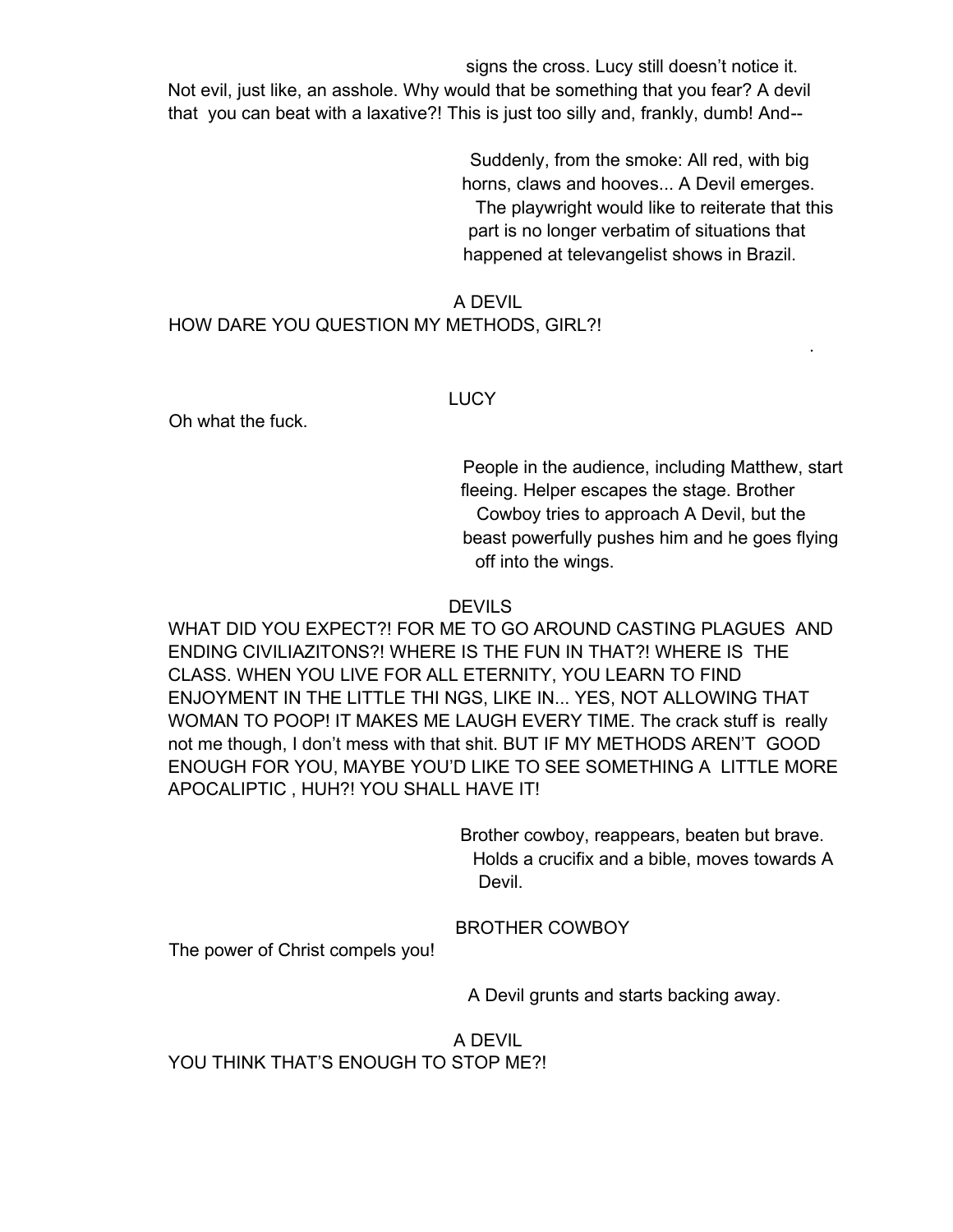|                                       | Brother cowboy and A Devil are in a stand-off.<br>Lucy falls on her knees, starts praying.                                                                                                                                                                                                                                             |
|---------------------------------------|----------------------------------------------------------------------------------------------------------------------------------------------------------------------------------------------------------------------------------------------------------------------------------------------------------------------------------------|
| repent! Help us God, please help us!  | <b>LUCY</b><br>I'm sorry ok?! I didn't know, I didn't understand! I'm so sorry, forgive me! I                                                                                                                                                                                                                                          |
| Oh yes, yes please!                   | A light comes from the sky onto the stage. "A<br>Rain in Autumn" by Harvey J Chambers starts<br>playing from an invisible Organ.                                                                                                                                                                                                       |
| OH NO, IT CANNOT BE!                  | A DEVIL                                                                                                                                                                                                                                                                                                                                |
|                                       | Lowered onto the stage, in all his glory: A GOD,<br>The Flying Spaghetti Monster. A Devil covers<br>his face, backing away in fear. He runs away,<br>terrified. The Flying Spaghetti Monster pursues<br>him out. Brother Cowboy and Lucy are alone on<br>the stage. Silence.                                                           |
| Guess we were both right.             | <b>LUCY</b>                                                                                                                                                                                                                                                                                                                            |
| There is no right or wrong.           | <b>BROTHER COWBOY</b>                                                                                                                                                                                                                                                                                                                  |
| Yeah?                                 | <b>LUCY</b>                                                                                                                                                                                                                                                                                                                            |
| them better. Better people.           | <b>BROTHER COWBOY</b><br>Everyone has a right to believe in whatever they want, sister. As long as it makes                                                                                                                                                                                                                            |
| Huh. I like that.                     | <b>LUCY</b>                                                                                                                                                                                                                                                                                                                            |
|                                       | <b>BROTHER COWBOY</b>                                                                                                                                                                                                                                                                                                                  |
| I do too.<br>you and have a holy day! | (suddenly turning to the empty audience,<br>in a much more cheerful tone)<br>That's all we have for today brothers and sisters! But if you liked this amazing<br>spectacle of God, make sure to subscribe to our new TV service, with glorious<br>programing like this 24/7 for just 29.99! No contracts, no hassle, just 29.99! Thank |